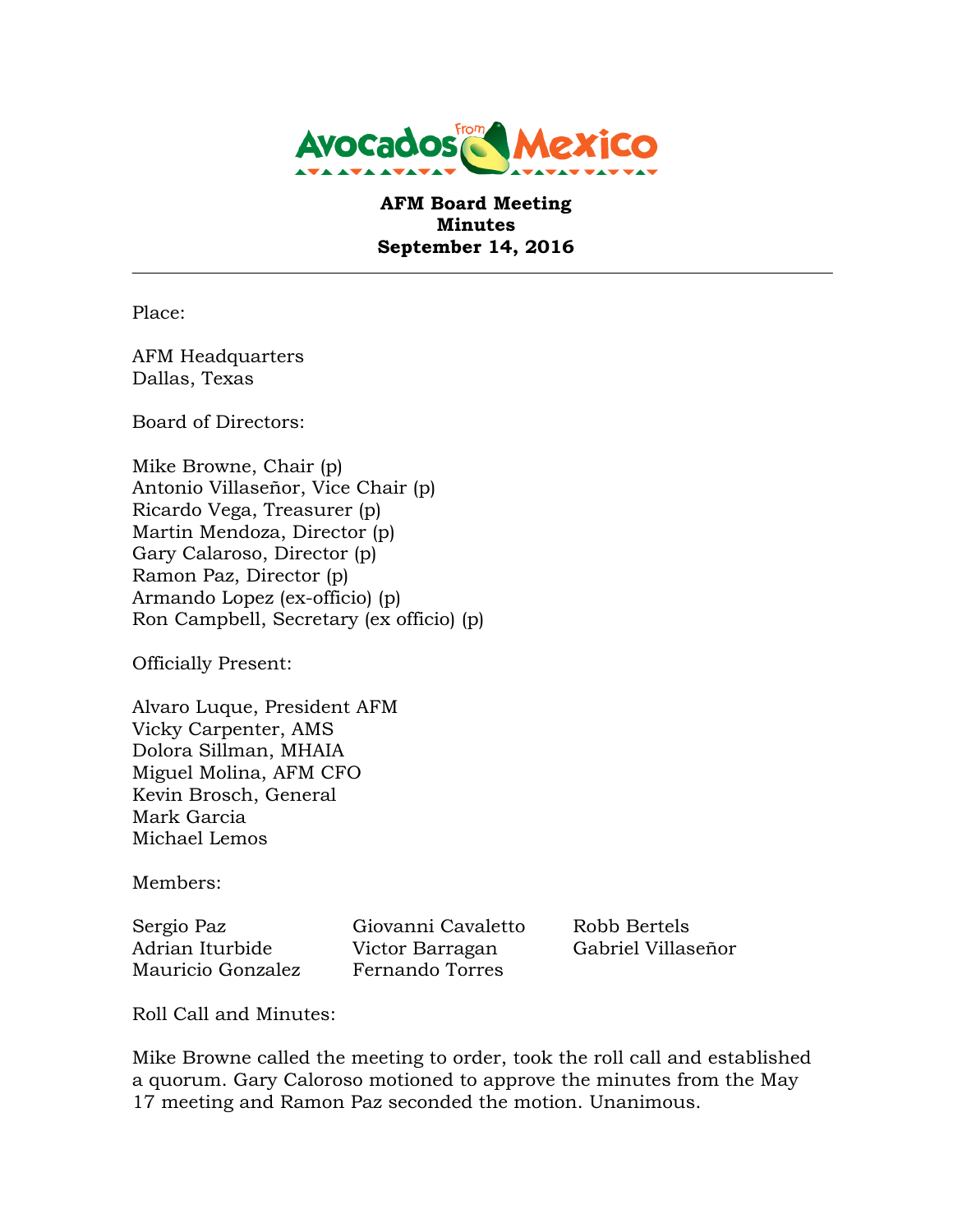Based upon the recent APEAM Election of Adrian Iturbide as President and Ignacio Valerio as Treasurer of APEAM Board, the new board of directors of AFM must change as well. Therefore, Antonio Villaseñor and Martin Mendoza will step down from the AFM board and Adrian and Yignacio will fill their seats. Mike Browne motioned to accept this new board and Ramon Paz seconded the motion.

 In addition, Mike Browne motioned to elect Adrian Iturbide as Vice President of AFM. Gary Caloroso seconded the motion. All were in favor.

 Alvaro introduced Miguel Molina to brief the board on the progress of the new culinary center.

## *Culinary Center Update*

- • Miguel presented an updated floor plan and a budget update. AFM team will continue meeting with landlord and vendors. Target moving date is November 2016.
- • Budget is expected to be \$18,000 over the original estimate; however, figures are not final.
- • While the professional Audio Visual system is driving the over budget balance, showcasing the culinary center is the main driver of the investment.

| <b>Item</b>                   | <b>Budget</b> | Quote                    | <b>Diff</b>                    | <b>Comments</b>                         |
|-------------------------------|---------------|--------------------------|--------------------------------|-----------------------------------------|
| <b>Construction Allowance</b> | \$373,926     | \$373,926                | \$<br>$\overline{\phantom{a}}$ | <b>Pending Kitchen Design</b>           |
| <b>Tenant Improvement</b>     | \$252,805     | \$270,600                | \$17,795                       |                                         |
| Kitchen Equipment             | 18,000        | $\overline{\phantom{a}}$ | $-18,000$                      |                                         |
| Office Furniture              | 70,000        | 68,200                   | $-1,800$                       |                                         |
| Telephone System              | 3,305         | 3,000                    | $-305$                         | Need to upgrade phone system            |
| Cabling                       | 23,000        | 22,356                   |                                | -644 Cat 6 and centralized system       |
| <b>Network</b>                | 6,500         | 6,500                    | $\overline{\phantom{0}}$       | <b>IT Labor</b>                         |
| <b>Security Camera</b>        | 3,500         | 3,304                    |                                | -196 Upgrade system                     |
| Access Controls               | 8,500         | 8,400                    |                                | -100 7 door systems: 4 existing + 3 new |
| Audio Visual System           | 120,000       | 150,340                  |                                | 30,340 Full Professional System         |
| Lighting system               | -             | 8,500                    | 8.500                          | <b>Contingent Construction Allow</b>    |

• Current offices = \$137,475/3972 = \$34.6/sqf.

• Office Expansion = 7,561 sqf \*\$34.6=\$261,294  $\frac{5}{111,600}$  diffenrence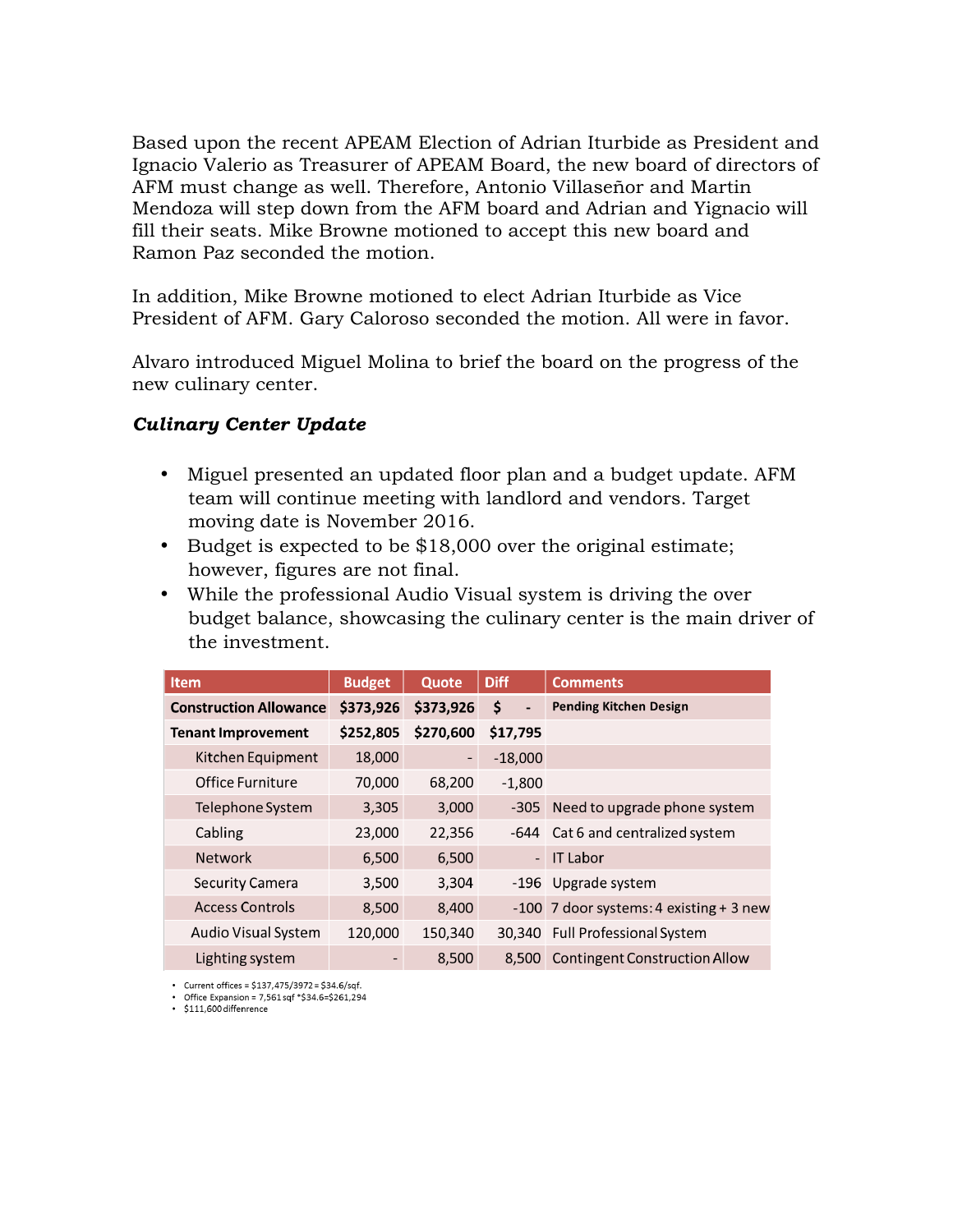## *Accounting and Management Application (ERP)*

- • AFM accounting department and MHAIA met with the three selected vendors and presented an estimated investment for each application.
- • Based on our operation requirements and future growth, the accounting department recommended SAP ByDesign. The board approved AFM's recommendation.
- • AFM will begin working on the proper documentation to complete SAP contract.

| <b>ERP Application</b>                     | Year 1 |                |    |                 | <b>Annual Recurrent Fees</b> |                     |    |                |      |                 |      |                     |
|--------------------------------------------|--------|----------------|----|-----------------|------------------------------|---------------------|----|----------------|------|-----------------|------|---------------------|
| Product                                    |        | <b>Intacct</b> |    | <b>NetSuite</b> |                              | <b>SAP ByDesign</b> |    | <b>Intacct</b> |      | <b>NetSuite</b> |      | <b>SAP ByDesign</b> |
| <b>Licenses</b>                            |        | 35             |    | 29              |                              | 29                  |    | 35             |      | 29              |      | 29                  |
| <b>Core Modules</b>                        | Ś.     | 26,664         | Ŝ. | $52,926$ \$     |                              | 40,656              | Ś  | $26,664$ \$    |      | $52,926$ \$     |      | 40,656              |
| <b>Financial Management</b>                |        | 18,900         |    | 11,838          |                              | 40,656              |    |                |      |                 |      |                     |
| MultiCompany                               |        | 660            |    | 11,994          |                              |                     |    |                |      |                 |      |                     |
| <b>Advanced Procurement</b>                |        |                |    | 3,594           |                              |                     |    |                |      |                 |      |                     |
| Support                                    |        | 2,760          |    | 5,904           |                              |                     |    |                |      |                 |      |                     |
| <b>Project Budget Validation</b>           |        | 2,500          |    | 15,096          |                              |                     |    |                |      |                 |      |                     |
| <b>Advanced Payment Approval (Piracle)</b> |        |                |    | 3,558           |                              |                     |    |                |      |                 |      |                     |
| <b>Expense Split Functionality</b>         |        | 1,344          |    |                 |                              |                     |    |                |      |                 |      |                     |
| <b>Fixed Assets</b>                        |        | 500            |    |                 |                              |                     |    |                |      |                 |      |                     |
| Concur Travel Exp **                       |        |                |    | 942             |                              |                     |    |                |      |                 |      |                     |
| <b>Implementation service Fees</b>         | Ś.     | 45,750 \$      |    | 77,300 \$       |                              | 106,900             | \$ |                | - \$ |                 | - \$ |                     |
| Professional Services & Training           |        | 33,750         |    | 72,200          |                              | 45,000              |    |                |      |                 |      |                     |
| <b>Project Budget Validation</b>           |        |                |    | 5,100           |                              | 22,800              |    |                |      |                 |      |                     |
| Expense Split Functionality*               |        | 11,250         |    |                 |                              | 17,100              |    |                |      |                 |      |                     |
| <b>Fixed Assets</b>                        |        | 750            |    |                 |                              |                     |    |                |      |                 |      |                     |
| <b>Payment Approval</b>                    |        |                |    |                 |                              | 22,000              |    |                |      |                 |      |                     |
| <b>Total ERP</b>                           |        | \$72,414       |    | \$130,226       | Ŝ.                           | 147,556             | Ś  | 26,664         | -Ś   | 52,926          | -Ś   | 40,656              |
| \$ per license/year                        |        |                |    |                 |                              |                     | \$ | 762 \$         |      | 1,825           | Ŝ    | 1,402               |
| Average \$ per license/month               |        |                |    |                 |                              |                     | \$ | 63             | Ŝ    | 152             | Ŝ    | 117                 |

| <b>5 Year Analysis</b>                 |         |        |        |                      |        |                                |
|----------------------------------------|---------|--------|--------|----------------------|--------|--------------------------------|
| Application/Year v 1 v 2 v 3 v 4 v 5 v |         |        |        |                      |        | Total $\overline{\phantom{a}}$ |
| Intacct                                | 72.414  | 26.664 | 26.664 | 26.664               | 26.664 | 179,070                        |
| <b>Net Suite</b>                       | 130,226 |        |        | 52,926 52,926 52,926 | 52.926 | 341,930                        |
| <b>SAP</b>                             | 147.556 | 40.656 | 40.656 | 40.656               | 40.656 | 310,180                        |

## *Digital Asset Management Application*

- • System is on production and has been implemented with the Hispanic department.
- AFM is working in incorporating the agencies in the process and further automate the workflow.
- • AFM is targeting to complete a full implementation by November 2016.

## *HR Update*

 • Michael Lemos, new HR Manager for AFM, presented his work plan for the year.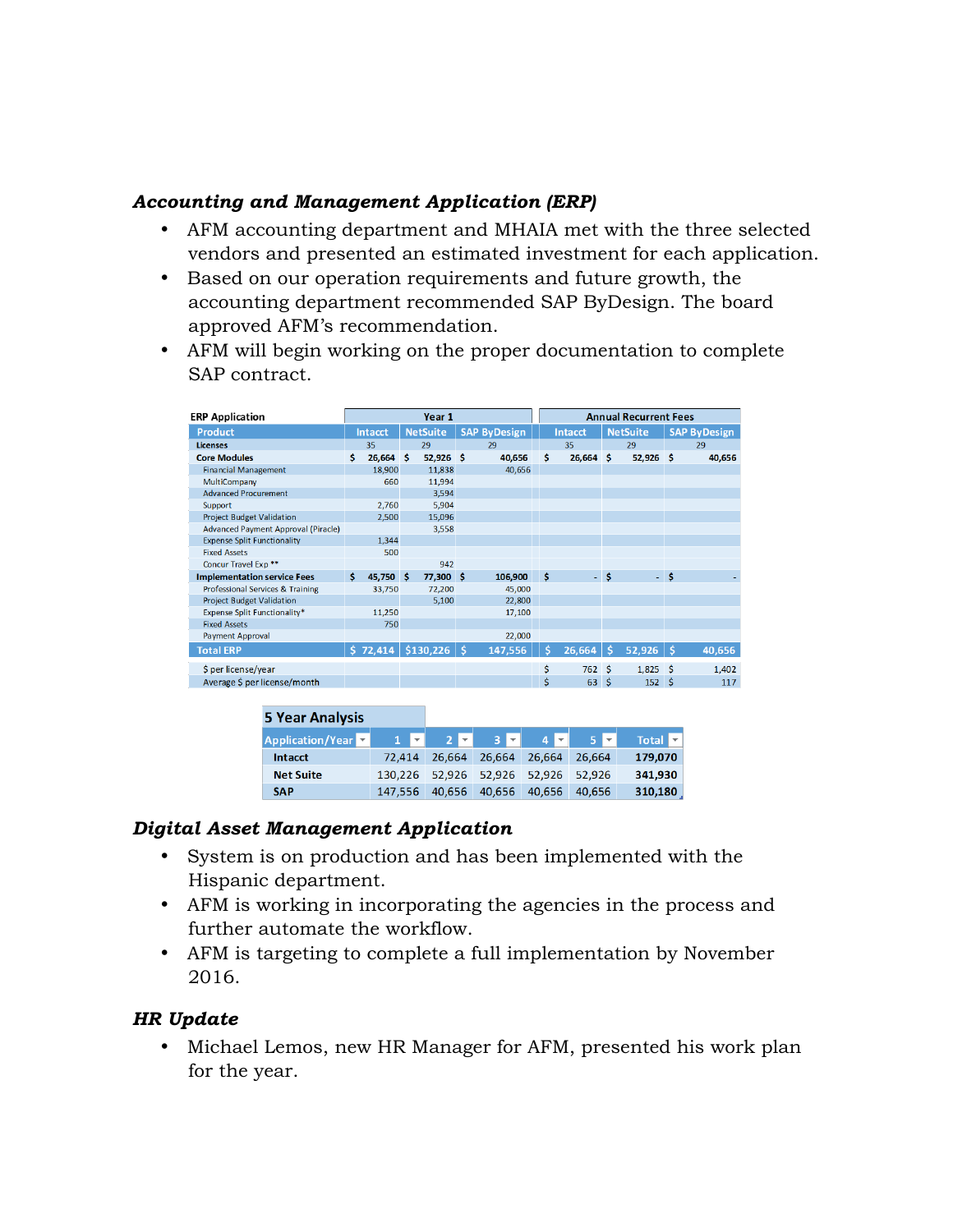• Activities included a compliance audit, an update on policy and procedures and corporate training.

# *Policies and Procedures*

- • AFM presented multiple policy procedures updates. All policies were approved by the board and will be submitted to AMS for final approval.
- • Michael Lemos, presented the following HR policies:
	- o **Code of Ethics:** This is an enhancement from our current employee handbook that includes a new compliance hotline, background checks for new employees, and an exit interview conducted by HR.
	- o **Family Medical Leave (FML):** This is a new policy to support employees during eligible FML events with a job-protected leave for up to 6 weeks. AFM will pay for 1 pay period during FML and offer a 2 paid days for parental leave.
- • Miguel Molina presented the following administrative policies:
	- o **Accounting and Payment Procedures:** This document matches our current internal controls and procedures.
	- policy to include minor changes on current procedures and terms used to match our current operation. o **Contract Management Process**: We are updating the existing
	- o **Travel Expense Policy:** This updated document contains minor changes; however, it expands and addresses common employee questions and management observations.
	- o **Computer Replacement Policy:** This is a new policy with a 3- year replacement cycle and an option for the employee using the equipment to purchase his/her unit
	- o **Social Media Policy:** This is a new policy to serve as a guideline for social media usage

# *Administrative Update*

- • AFM is preparing for AMS Management audit review. Audit is scheduled during the first week of December.
- • Miguel presented our current Insurance Policies and recommended to increase the Marketing Professional Liability insurance from \$1 million to \$4 million. The additional annual insurance cost will be about \$10,000. Board approved the liability increase.